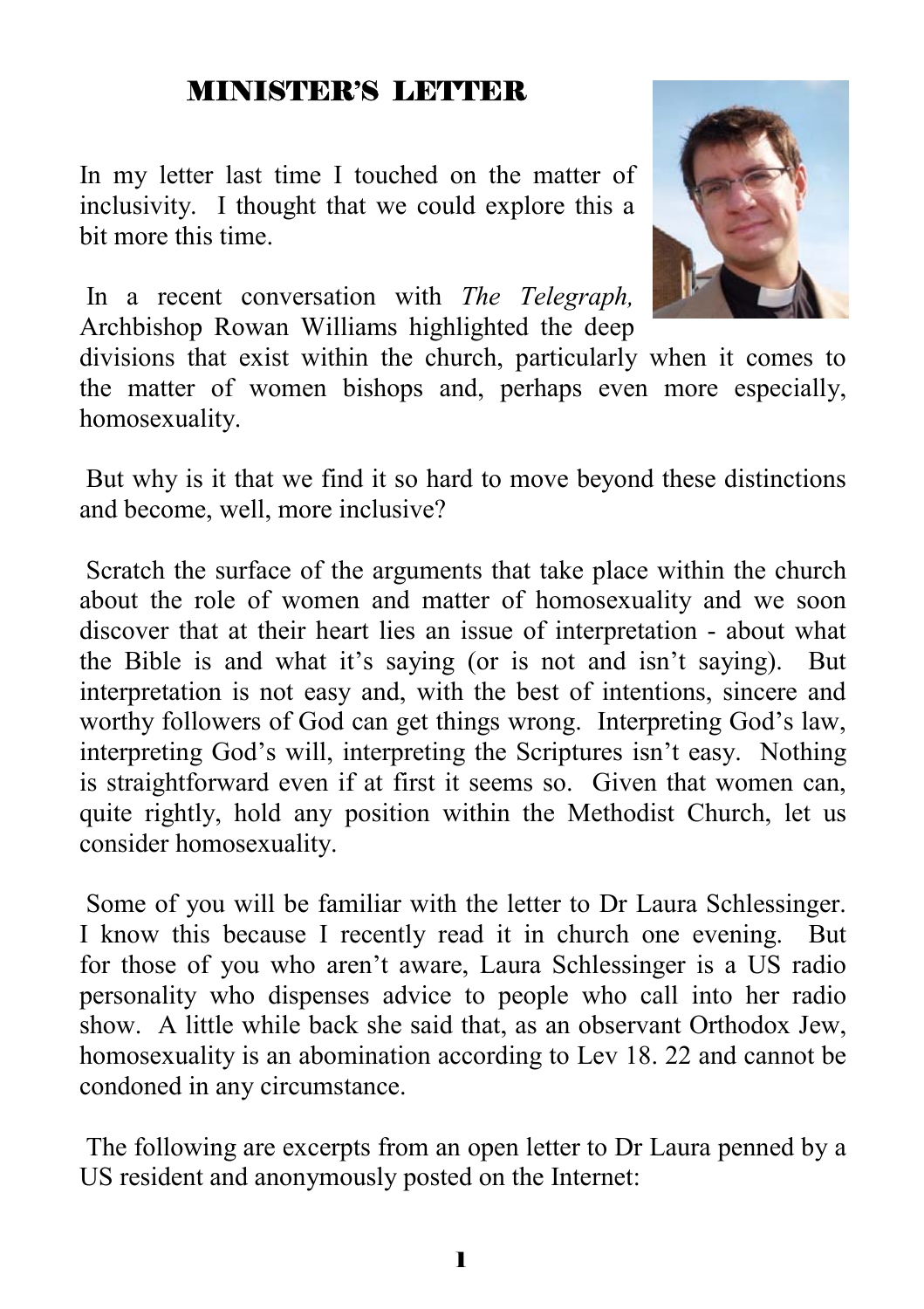*Dear Dr. Laura* 

*Thank you for doing so much to educate people regarding God's Law. I have learned a great deal from your show, and I try to share that knowledge with as many people as I can. When someone tries to defend the homosexual lifestyle, for example, I simply remind them that Leviticus 18:22 clearly states it to be an abomination. End of debate.* 

*I do need some advice from you, however, regarding some specific laws and how to best follow them.* 

*When I burn a bull on the altar as a sacrifice, I know it creates a pleasing odour for the Lord (Lev 1:9). The problem is my neighbours. They claim the odour is not pleasing to them. Should I smite them?* 

*I would like to sell my daughter into slavery, as sanctioned in Exodus 21:7. In this day and age, what do you think would be a fair price for her?* 

*I know that I am allowed no contact with a woman while she is in her period of menstrual uncleanliness (Lev 15: 19-24). The problem is, how do I tell? I have tried asking, but most women take offence.* 

 *Lev 25: 44 states that I may indeed possess slaves, both male and female, provided they are purchased from neighbouring nations. A friend of mine claims this applies to Mexicans, but not Canadians? Can you clarify?* 

*A friend of mine feels that even though eating shellfish is an Abomination (Lev 11:10), it is a lesser abomination than homosexuality. I don't agree. Can you settle this?* 

*Lev 21:20 states that I may not approach the altar of God if I have a defect in my sight. I have to admit I wear reading glasses. Does my vision have to be 20/20, or is there some wiggle room here?* 

*My uncle has a farm. He violates Lev 19:19 by planting two different crops in the same field, as does his wife by wearing*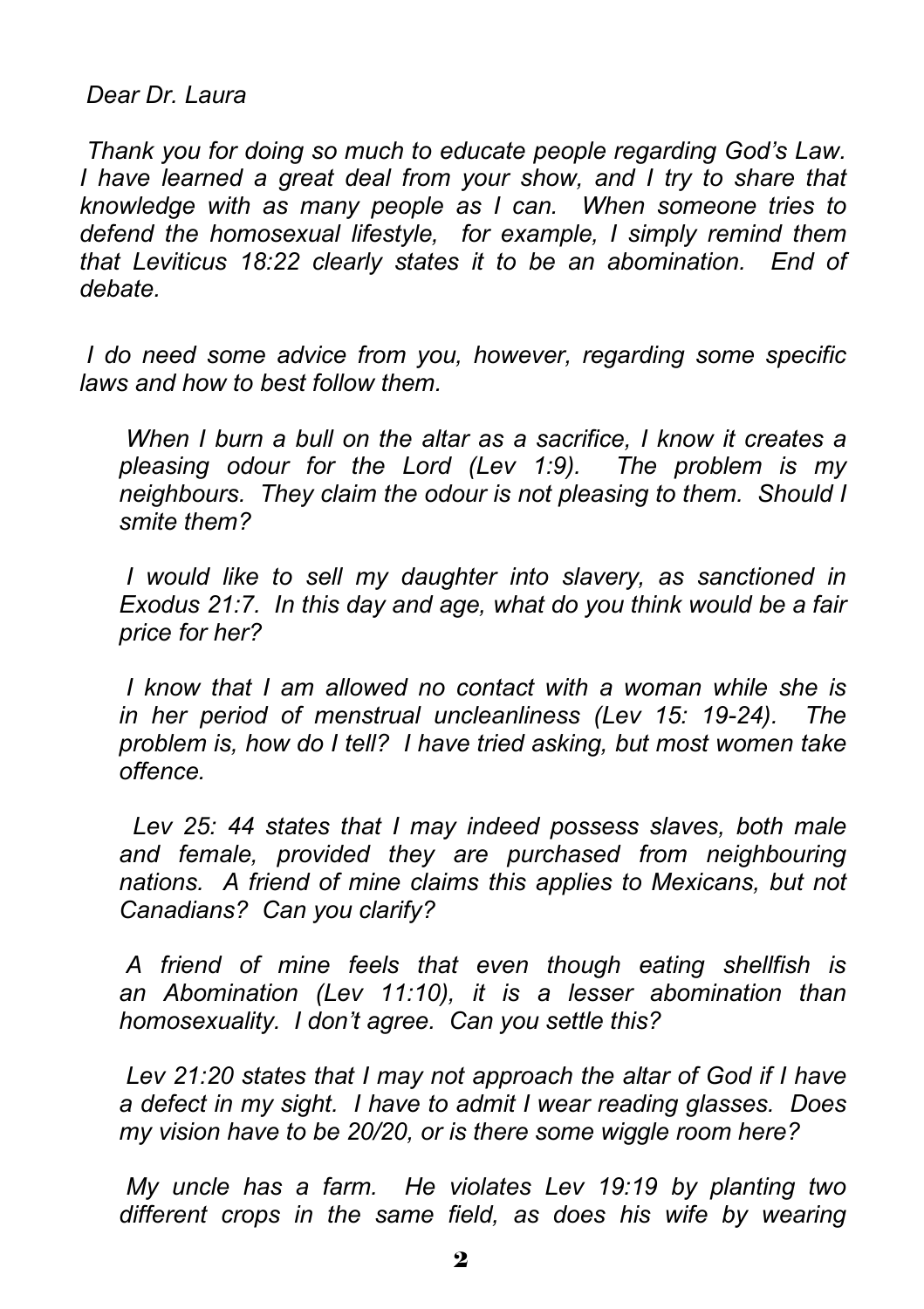*garments made of two different kinds of thread (cotton/polyester blend). He also tends to curse and blaspheme a lot. Is it really necessary that we go to all the trouble of getting the whole town together to stone them? (Lev 24:10-16) Couldn't we just burn them to death at a private family affair like we do with people who sleep with their in-laws? (Lev 20:14)* 

*I know you have studied these things extensively, so I am confident you can help. Thank you again for reminding me that God's word is eternal and unchanging.* 

*Your devoted disciple and adoring fan.* 

 I don't wish to trivialise the debate. But I believe that the church should be an inclusive church and I want to ask, 'Why do we treat homosexuality any differently to any of these other rules?'

 These rules are clearly culturally conditioned and we can quite rightly consider them obsolete and lay them to one side. So the question arises, 'Does the Bible know anything of, or have anything to say about, loving, committed, co-equal, same-sex relationships?' and if it doesn't, and I don't think it does, are we raising the issue of homosexuality to a certain level simply because we're not comfortable with it?

 As we seek to interpret God's law, God's will and the Scriptures for today, let's not do so too rashly, making quick assumptions or offering inherited certainties. Interpretation has never been easy. With the best of intentions, sincere and worthy followers of God can get things wrong. Instead, let's remember how Jesus of Nazareth broke down barriers, moved beyond such earthly distinctions and lived a gospel of inclusiveness. Let's remember and follow, examining the condition of our own hearts and not worrying so much about standing in judgement over others.

 If love is present, so too is God, for God is love and love is God. That's the important thing. That's what matters.

 With every blessing *Paul*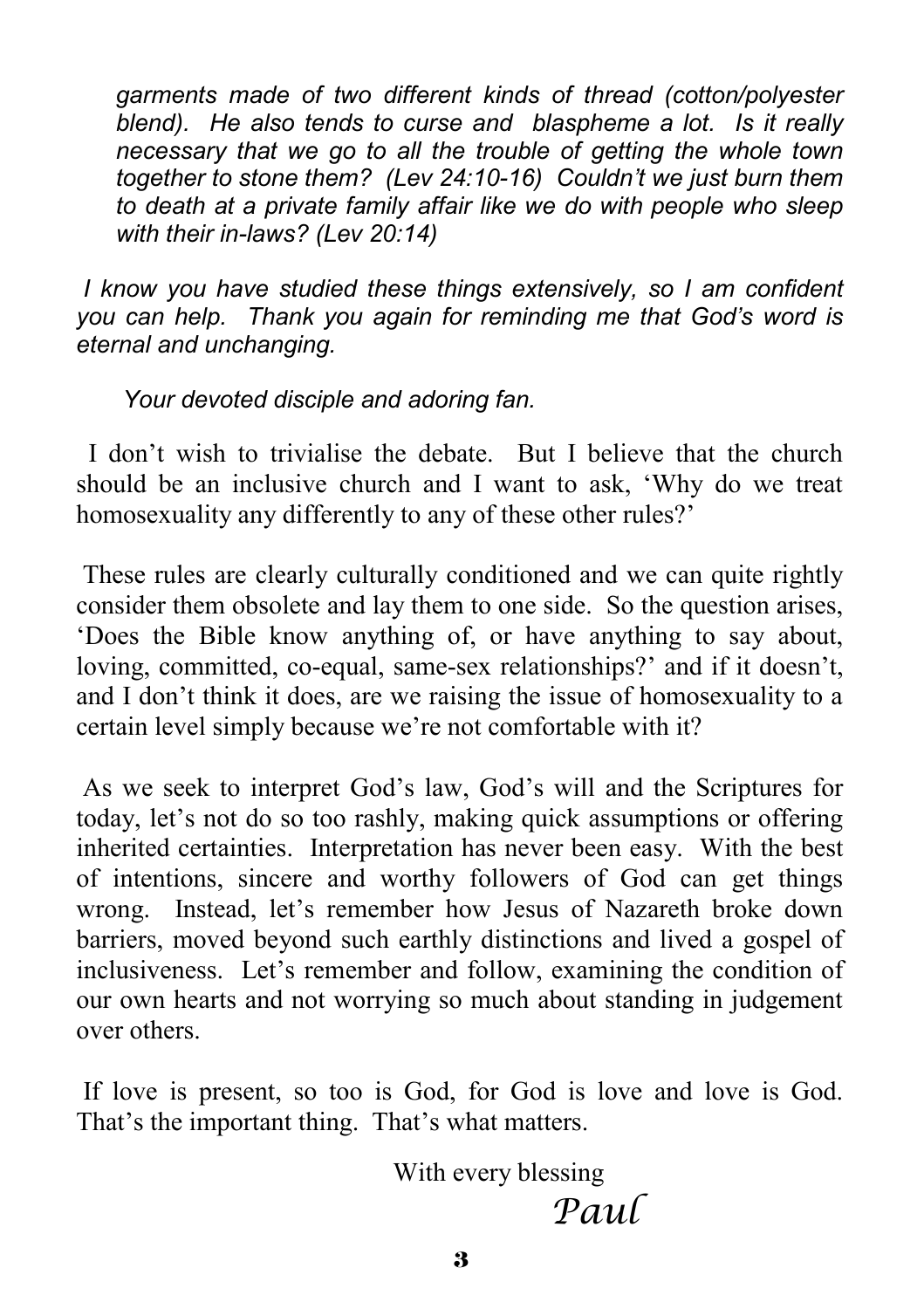

## FAIRTRADE RECIPES

Nutty Chocolate & Coffee Brownies Makes about 12 brownies *An ideal treat for Halloween parties!* 

110g butter 2 eggs, beaten 50g plain flour 1 teaspoon baking powder pinch of salt 100g hazelnuts (chopped in half) 225g unrefined (golden) Fairtrade sugar 50g dark Fairtrade chocolate, roughly broken up

*For the frosting:* 100g butter, softened to room temperature 100g icing sugar 1 tablespoon strong black Fairtrade coffee 100g cream cheese

Pre-heat oven to 180°C/350°F/gas mark 4. Grease a tin measuring approximately 27cm x 18cm and line with baking parchment, allowing paper to rise 3cm above the tin. Toast hazelnuts in oven for 10 minutes (maximum) until lightly browned. Melt chocolate and butter in a bowl over a pan of simmering water. Sieve flour, baking powder and salt into a bowl. Stir in sugar. Beat in eggs and chocolate mixture until well-mixed. Stir in hazelnuts. Pour mixture into the tin and bake for 30-40 minutes until centre springs back when lightly pressed.

Remove from oven and allow to cool completely in tin.

To make frosting, beat butter and icing sugar together until pale and fluffy. Beat in cream cheese and coffee. Spread frosting on the cooled Brownies. Chill in fridge for 30 minutes, then cut into squares before serving.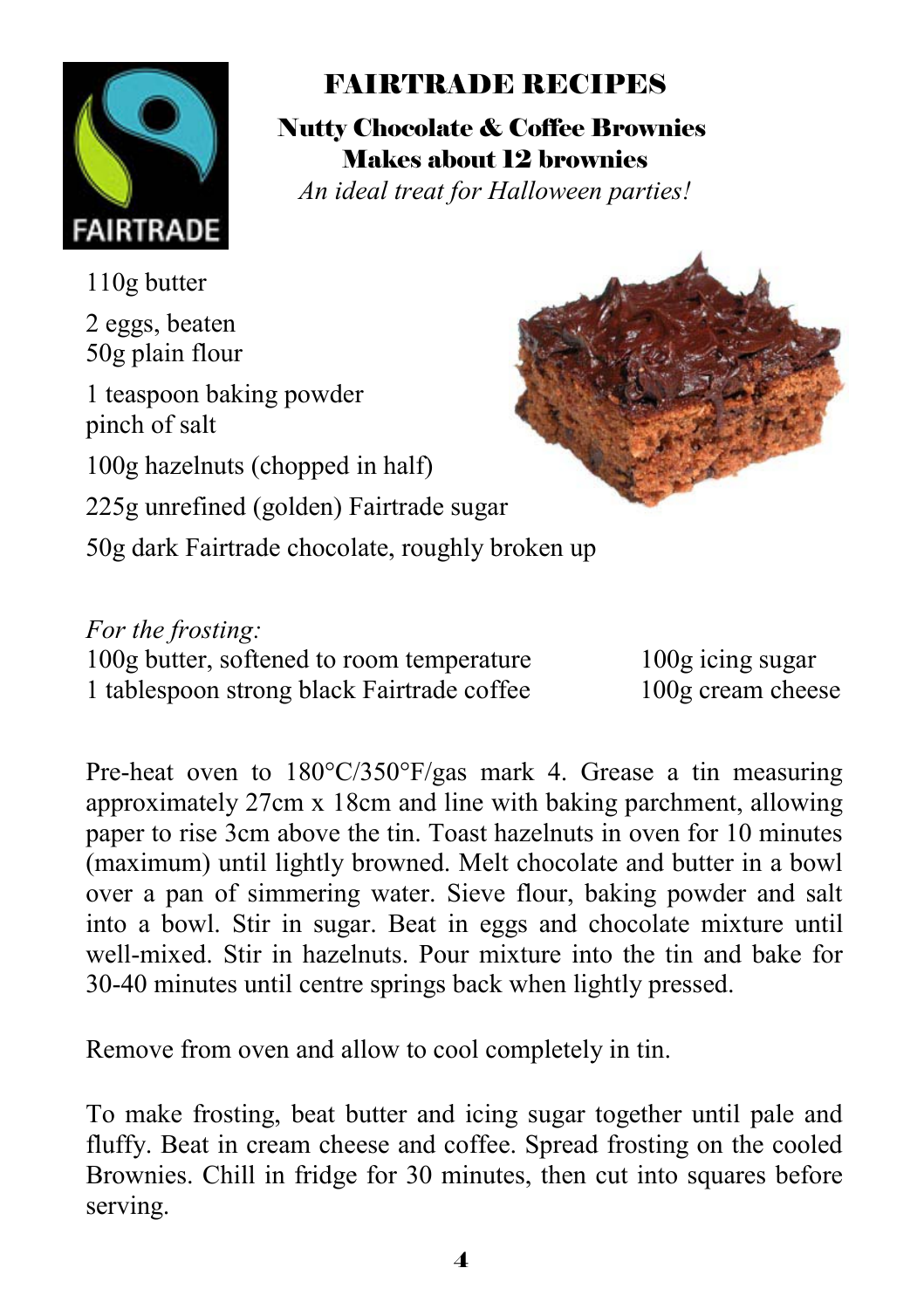#### ROYAL PARKS HALF MARATHON

On Sunday  $7<sup>th</sup>$  October I will be taking part in the Royal Parks Half Marathon in central London, named after the four parks (Hyde Park, Kensington Gardens, St James's Park and Green Park) through which much of the route goes.

 I am running in aid of Merlin, a medical aid agency which I used to work for. Merlin is the UK's leading international health charity and treats on average 13 people across the world every minute. It responds immediately to natural disasters like the earthquakes in Haiti and Pakistan, or the East Asian tsunami, but it also stays as long as necessary to rebuild hospitals and health systems.

 Much of its work is in strengthening national health services and working with governments so that they are able to support and sustain their health system when Merlin has finished its work.

 Merlin has worked in 40 countries and currently has over 6,000 staff members, the vast majority of whom are local health workers, some of them trained by Merlin itself. For example, Merlin runs a midwife training school in rural northern Afghanistan which trains local women to be the midwives for their own villages, and more recently set up a similar school in Liberia.

 While I was at Merlin (in London) I met people who worked in many countries and on a wide variety of programmes, and I was always impressed by the vital and successful work they undertook. So I am very pleased to be able to raise money for them in this way.



 If you would like to sponsor me then please see me after the morning service / before the Harvest<br>Lunch on  $30<sup>th</sup>$  September, or go to Lunch on  $30<sup>th</sup>$  September, or go to http://uk.virginmoneygiving.com/MartinHarker. For more information about Merlin please see www.merlin.org.uk or have a chat with me some time.

*Martin Harker*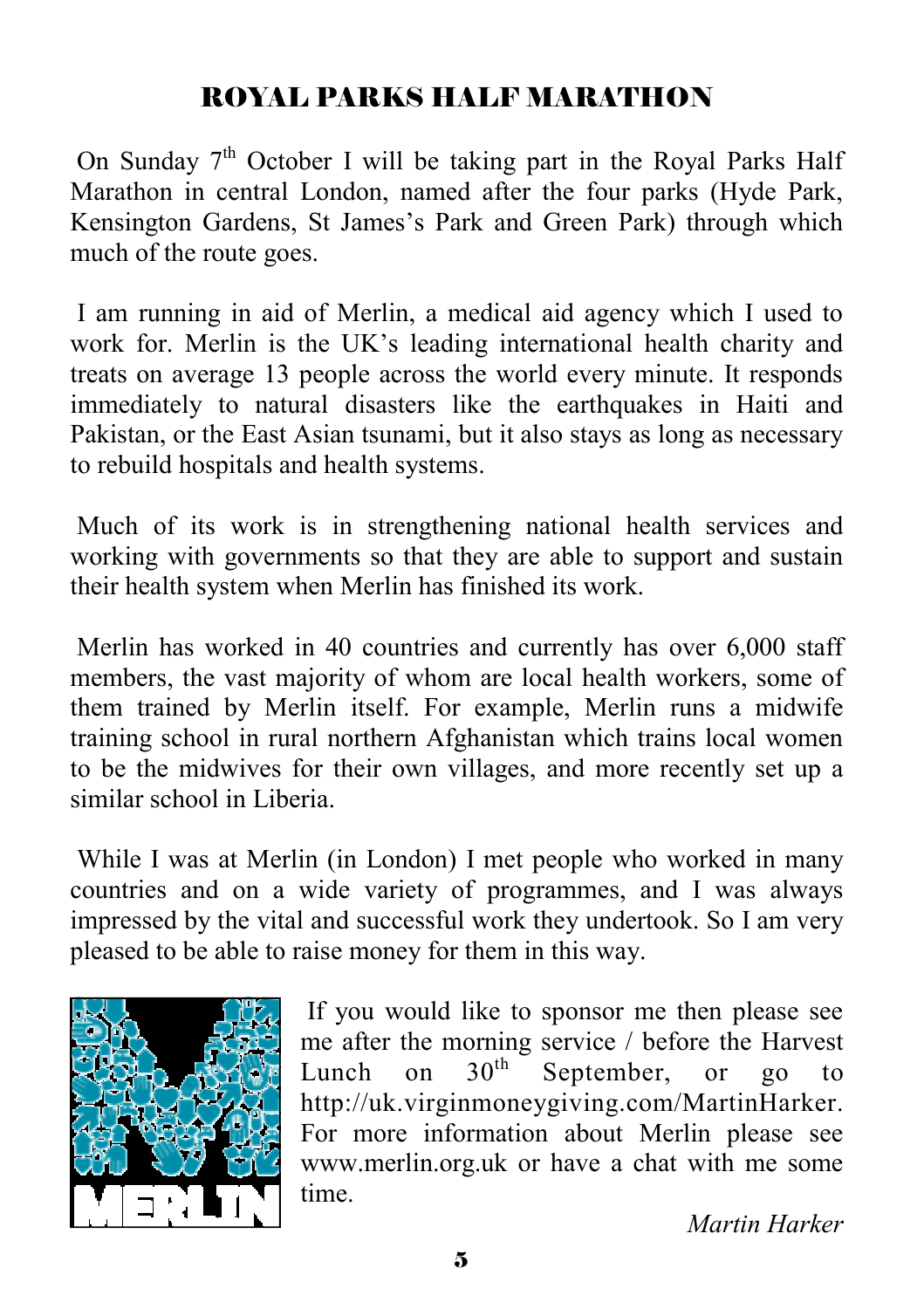## CHANGE OF ADDRESS

Can't remember if I told you that:

I have moved out from Beggars Alley, located at 2 Poverty Lane at the corner of Down and Out Circle. As of today, I have a brand new home.

My new address is Living Well on 231 Abundance Terrace, located at the corner of Blessings Drive and Prosperity Peak .

It's in the God Can neighborhood.

No longer will I allow myself to travel to the other side of town on Begging Peter-to-Pay-Paul Route, located at a dead-endintersection called I Don't Have, which connects with Borrowers Junction!

I no longer hang out at

Failure's Place, near Excuses Avenue, next to Procrastination Point.

I've moved to an upscale community called Higher Heights with unlimited potential and opportunities for me to succeed. I can do ALL things through CHRIST who strengthens me!

Life is good because God is good!

Care to change your address? My Father's house is on Blessed Assurance Ave and There are many more vacancies! Great is thy faithfulness Oh Lord! I am well blessed and so are you, in spite of our temporary circumstances.

Don't tell God how big your storms are; Tell your storms how big your God is.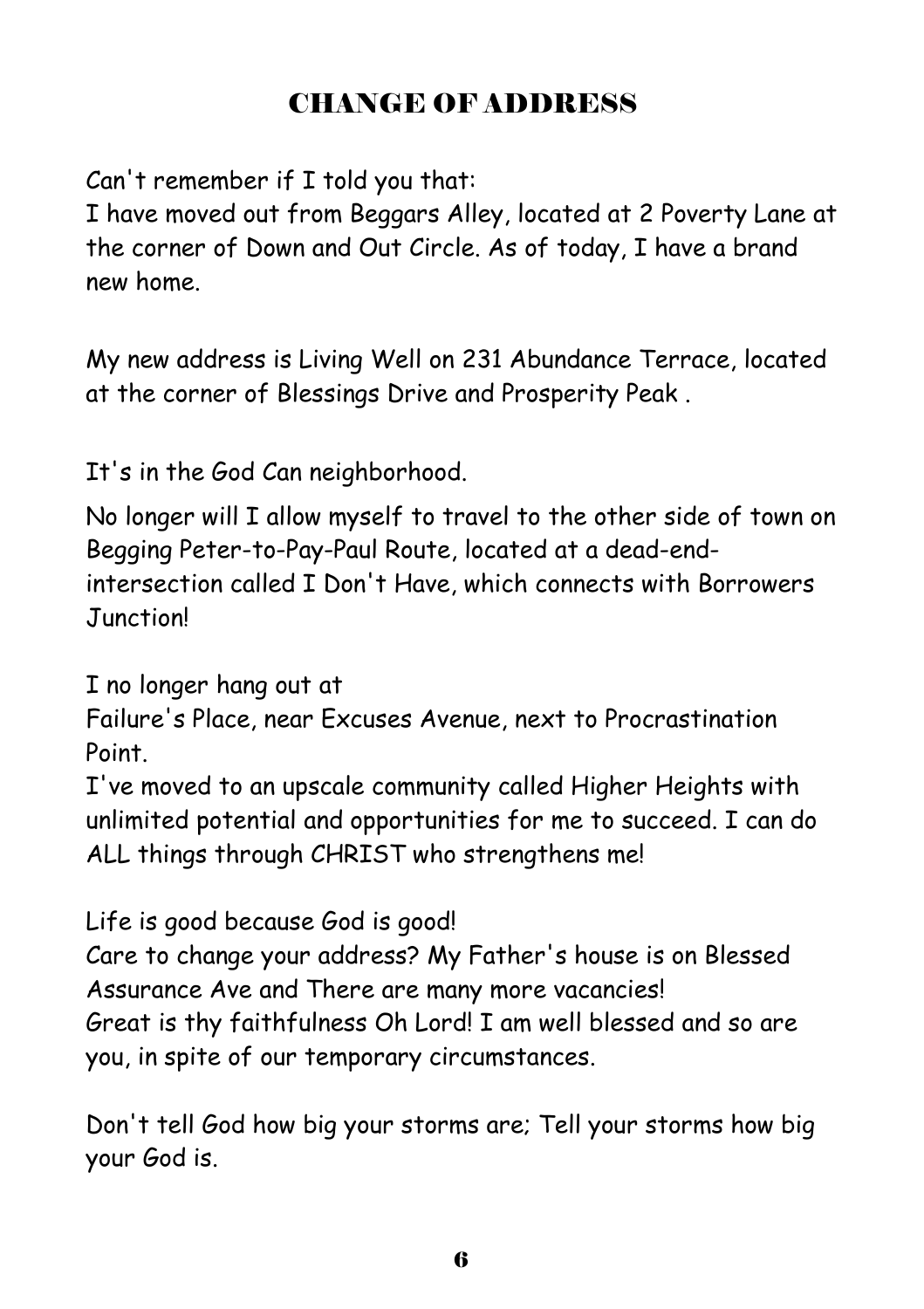

# MARGARET IN UGANDA………

Never did I expect when during my sabbatical last year I visited Uganda it would have such a profound effect on my life.

I was concerned about travelling, never been on a long haul flight before and suffer from travel

sickness. However I had clearly felt drawn to go.

My brother Andy founded a charity **Care for Uganda** in 2003 and I went to take part in the summer Developmental SupportProgramme. I was moved by what I saw, there is so much poverty, and yet the people are



so friendly and were incredibly appreciative of our visit. It was clear to me that the Ugandan people valued the support that was being offered, that they really yearned for change in their lives and were prepared to work alongside us to enable their dream to become a reality.

Care for Uganda have built their headquarters in Bbowa, which is a rural area in the Luwero District of the Buganda Kingdom of Uganda. The presence of a building in Bbowa has provided some hope for the people that Care for Uganda intends to stay and help them over a period of time to improve their lives.

The Child Sponsorship Programme helps individuals and families through contributing towards school fees, uniforms, scholastic materials and food during term time during primary education. We also plan to hold a number of short vocational training courses over the next year to give opportunities to those who less academic ability.

The Community Sponsorship Programme enables various project to be carried out. Piglets, goats, seedlings and energy saving stove have been given to needy people in the area. These people are encouraged to use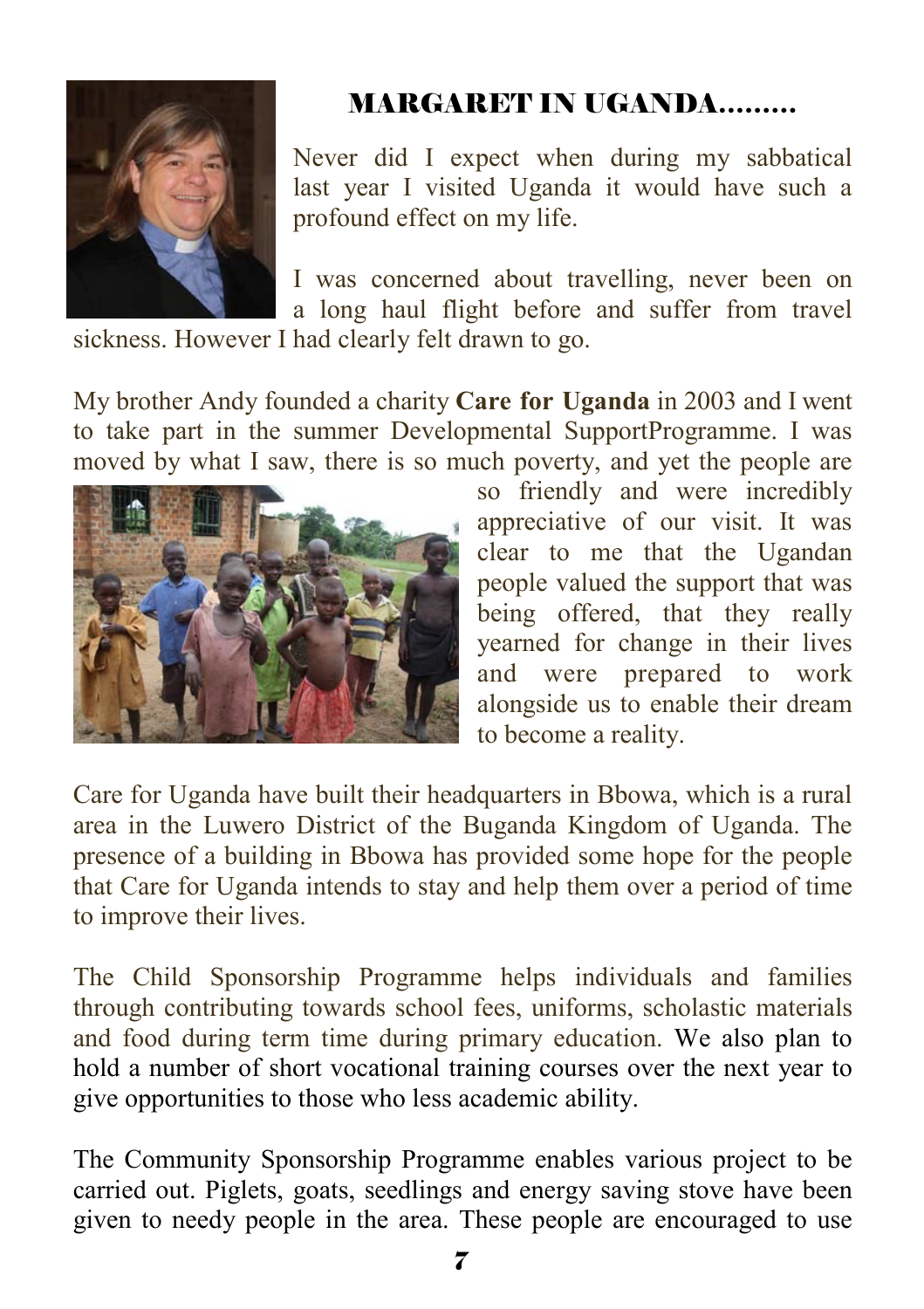

these things to improve their income and therefore their standard of life. There is clear evidence that this is beginning to happen as whilst visiting people whilst on the Developmental Support Programme we are able to hear the stories and see for ourselves achievements that are being made. In time recipients

give back to Care for Uganda, livestock or plants, these can then be offered to others to enable the projects to be sustainable.

Malaria is the number one killer in Uganda. Largely due to support from within the Wimbledon Circuit we have been able to launch a mosquito net distribution programme this will help to reduce the mortality rate.



We have also launched a scheme providing layettes for babies at the local health centre as an incentive to encourage mother to attend the clinics and have their baby at the centre. In addition we have been able to supply magnesium sulphate to Nakaseke hospital due to the generosity of the charity "Life for

African mothers" which will help to reduce maternal mortality rates.

Wherever possible, Care for Uganda works in partnerships with others. This results in greater efficiency and effectiveness. We have joined with three other NGOs for a thirty month programme developing integrated primary care networks in Uganda. For the district of Luwero, this means 30 Village health Teams will be trained and a motorbike ambulance will be provided.

We take so much for granted in this country. We do not realise the struggles that our brothers and sisters in other countries have. They have no running water for example – water has to be carried long distances. Many people do not even have mattresses to sleep on let alone any other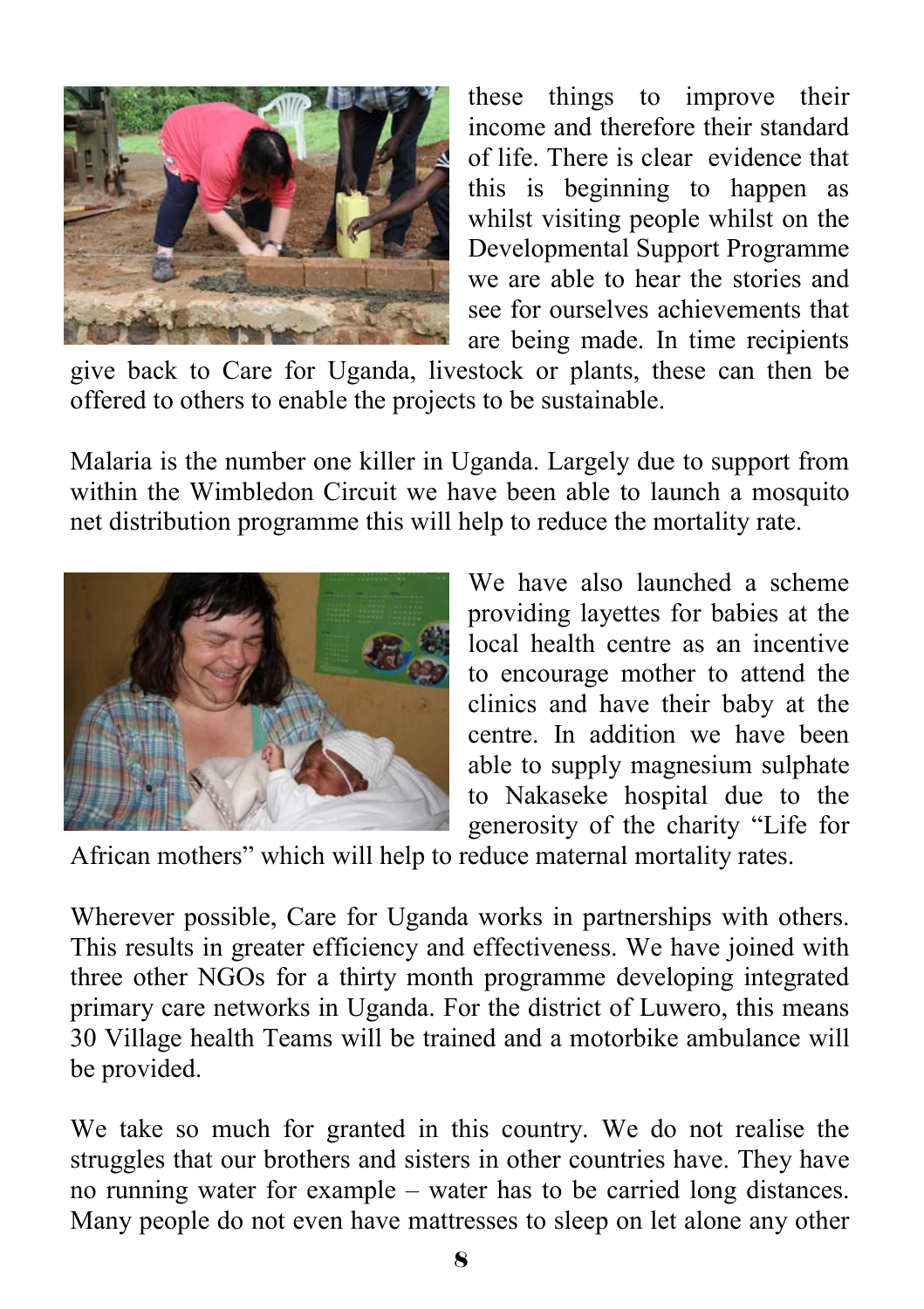

furniture in the dark small homes in which they live. It is difficult to adequately describe the lives these people live. They are so happy to see us and are extremely grateful for any support we give.

We do not want to create a culture of dependency, therefore

our projects are aiming to enable them to work towards self sufficiency. Recognising this will take time.

There are many ways you could help Care for Uganda. Colleting boxes are available for collecting "loose change". (please see Mike Mortley if you would like one). You may like to become a "Friend" of Care for Uganda, we are looking for people who are willing to make a regular commitment to giving at least £2 a month.

There are other practical ways you can help. This can be done by donating baby clothes, knitting cardigans for babies or baby blankets, giving exercise books, pencils etc. every little helps, we can all do something to make a difference!

Or maybe you would like to be part of a Development Support Programme, these give opportunity for individuals or groups to gain first hand experience of development within a community of great need in Uganda. We have found teams of between 5 and 12 people working for one or two weeks can have a huge impact.

For further information please do not hesitate to contact me or visit their website at www.careforuganda..org

*Margaret Adams* 

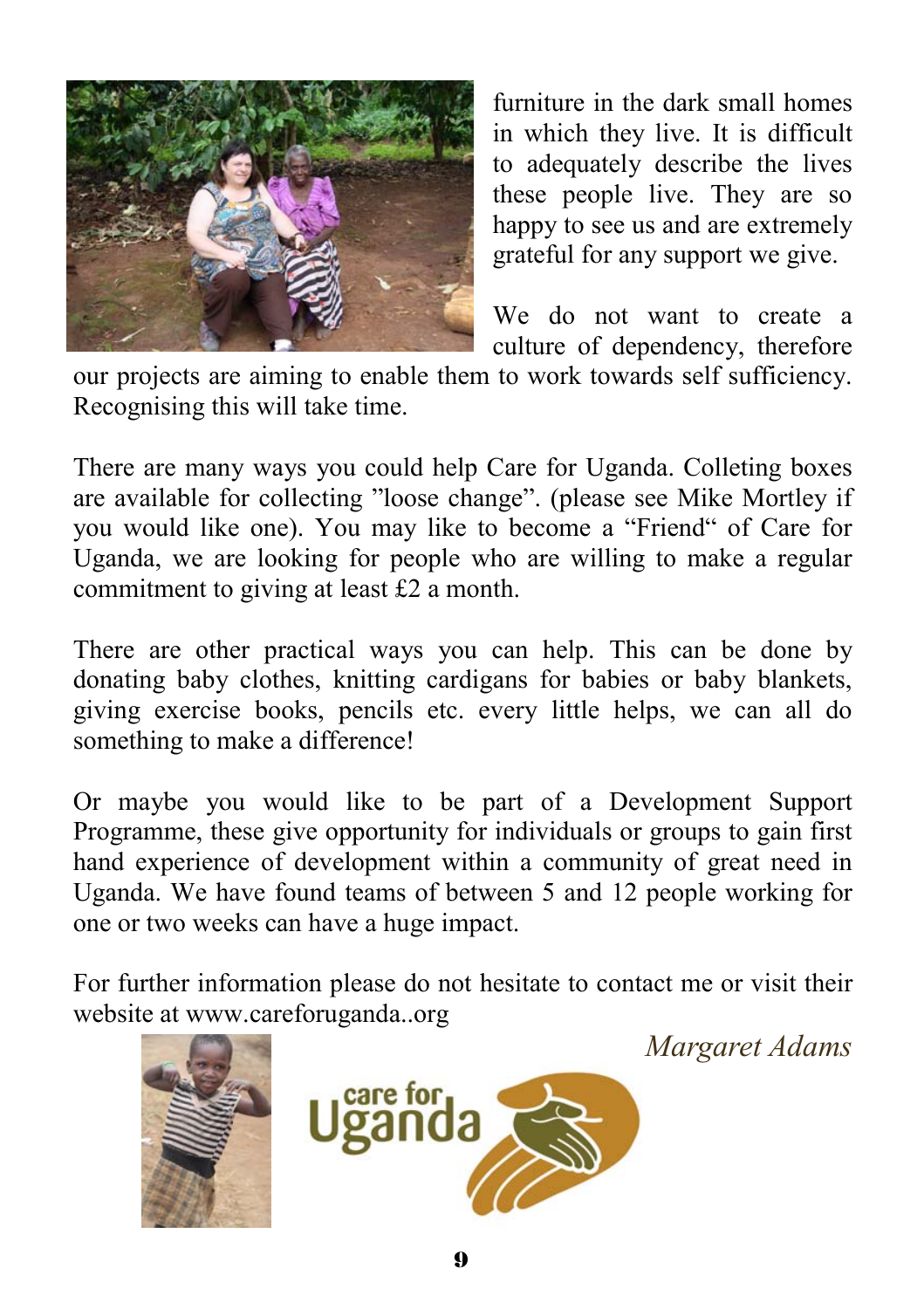#### Worship Space - The Future?

For the past couple of years the Leadership Team has been thinking about he worship life of our church. More specifically, it has been thinking about the worship space - about what it feels like and the impact that this might have upon our worship.



 We dedicated the last General Church Meeting to beginning a conversation with the wider church community. There we reminded ourselves of some of the fundamentals of worship and raised the question as to what our worship space says about our life as a worshiping church.

 We are more likely to be uplifted if the surroundings are uplifting. But what impact does it have on us if a place looks old and tired. Due to this we explored the possibility of having the walls painted (we can't as we have to leave the bricks to breath). We considered getting some artwork panels to be located between the windows and either side of the cross or individual banners. Juliet Hemingray visited us and produced some samples that have been on display in the church over the last few weeks.

 We have also considered the need for a more flexible worship space. This is not an argument about the relative comfort of pews vs chairs, but how we worship by having fixed pews. With fixed pews we are constrained - physically and mentally. This is not an argument against pews, but an argument against fixed pews and straight lines. Chairs are always more flexible than pews, but it is possible to buy movable, stackable pews of varied lengths. There is no point just replacing lines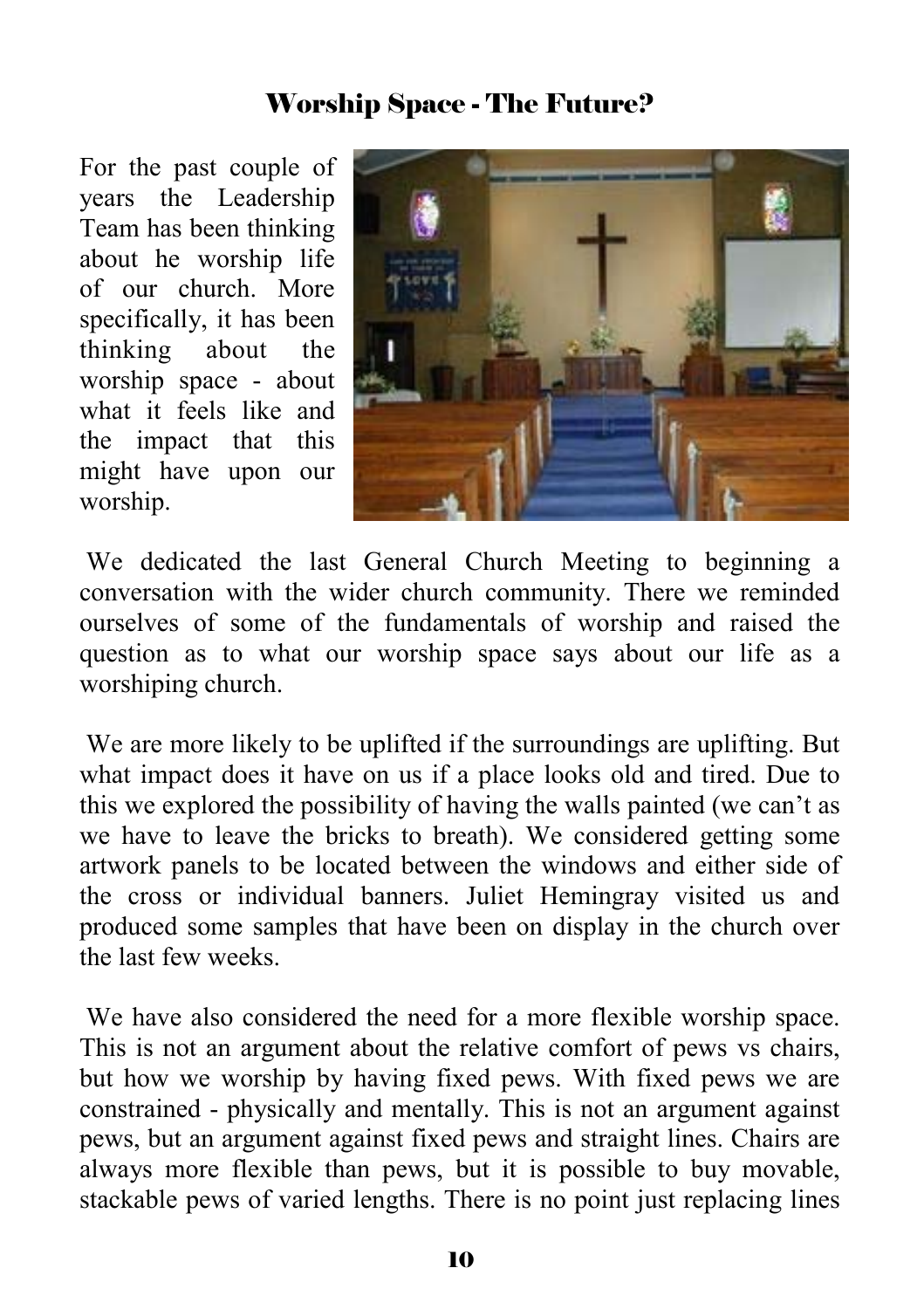of pews with lines of chairs. We need to think again on how we use or want to use our worship space. With a more flexible space we could make more creative use of the space. Once again sample pictures of the chairs and movable pews were on display.

 The Church Meeting did not - and was never intended to - make any kind of decision. Change is never easy. Things might feel odd or uncomfortable for a while whilst we experiment with the layout. The hope of the Leadership Team is that we will have the courage both to embrace the changes and to journey into that place of experimentation to see what emerges; believing that what will emerge will transform not only the worship space but also the worship that we offer to God.

 We desired that a wider conversation took place and that people's thoughts, comments and opinions were heard. We want to say thank you to all those who took the time to give us your comments on the possible refurbishment of the worship space. Over 35 replies were received. The Leadership Team will now analyse the comments and bring the findings to the Church Council meeting on 4th October. We'll keep you posted on the outcome.

 $-$  < 0 >  $-$ 



#### Operation Christmas Child

Not many Knitting days left until we will be asking for the contributions you have been able to create, so this month there are two patterns to have a go with! Why not make a matching set with the hat and wrist warmers?

# **Chunky Wrist Warmers**

**You will need:** 

**Wool** – Chunky wool of any colour **Needles:** Size 6 needles **Abbreviations:-** k knit, p purl, rep repeat, st(s) stitch(es), tog together

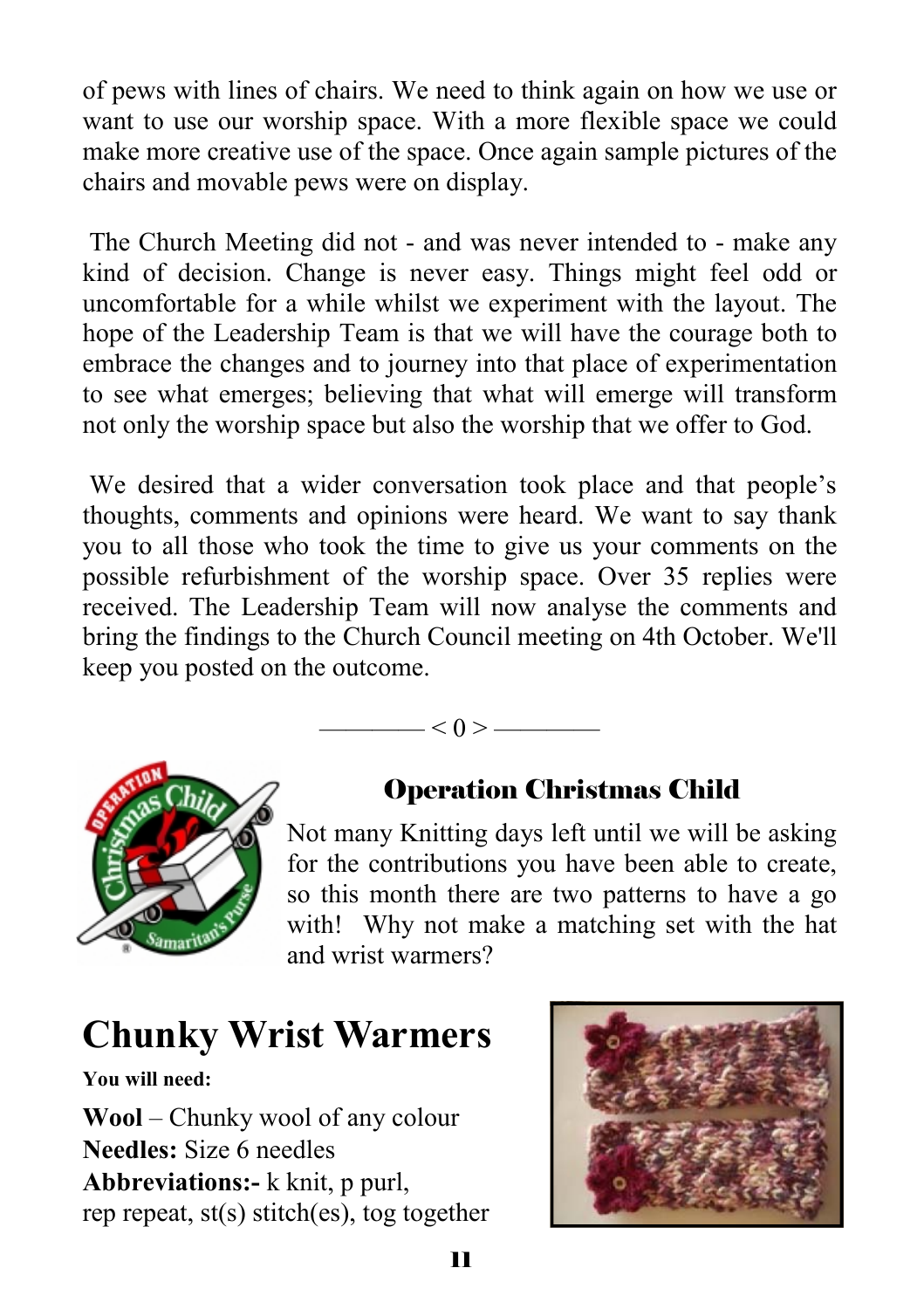## **Pattern**

Cast on 30 stitches.

k1 p1 until it measures 7" (18cm)

Cast off loosely.

Sew up the sides, leaving a gap to form a thumb hole.

#### **To make the flower,**

Cast on 66 stitches.

\*K1, cast off 9, repeat from \* to end of row (16 stitches).

Cut wool, and with a sewing needle thread wool through the remaining stitches.

Pull together and hey presto!

Sew flower on to back of each wrist warmer with a button in the middle of each if desired - or a couple of brightly coloured buttons will be just as effective.

# **Stretchy pull on hat**

This hat fits most children as it is very stretchy. It is quick to knit and uses up odd balls of wool of any ply. The hats will come out slightly different sizes according to the yarn and tension but this is fine as head sizes also vary. The children can choose whether to turn up the brim or keep the hat pulled well over their ears.



#### **You will need:**

**Wool** – Use 2 strands of DK or 3-4 strands of 4 ply or any combination of differing plys that gives a reasonably chunky feel. You can do plain colours or combine different colours to give a tweedy effect or you can do stripes etc.

**Needles** Size 2 (7mm) for the single rib at the start

Size 0 (8mm) for the rest of the hat

OR Size 1 (7½mm) throughout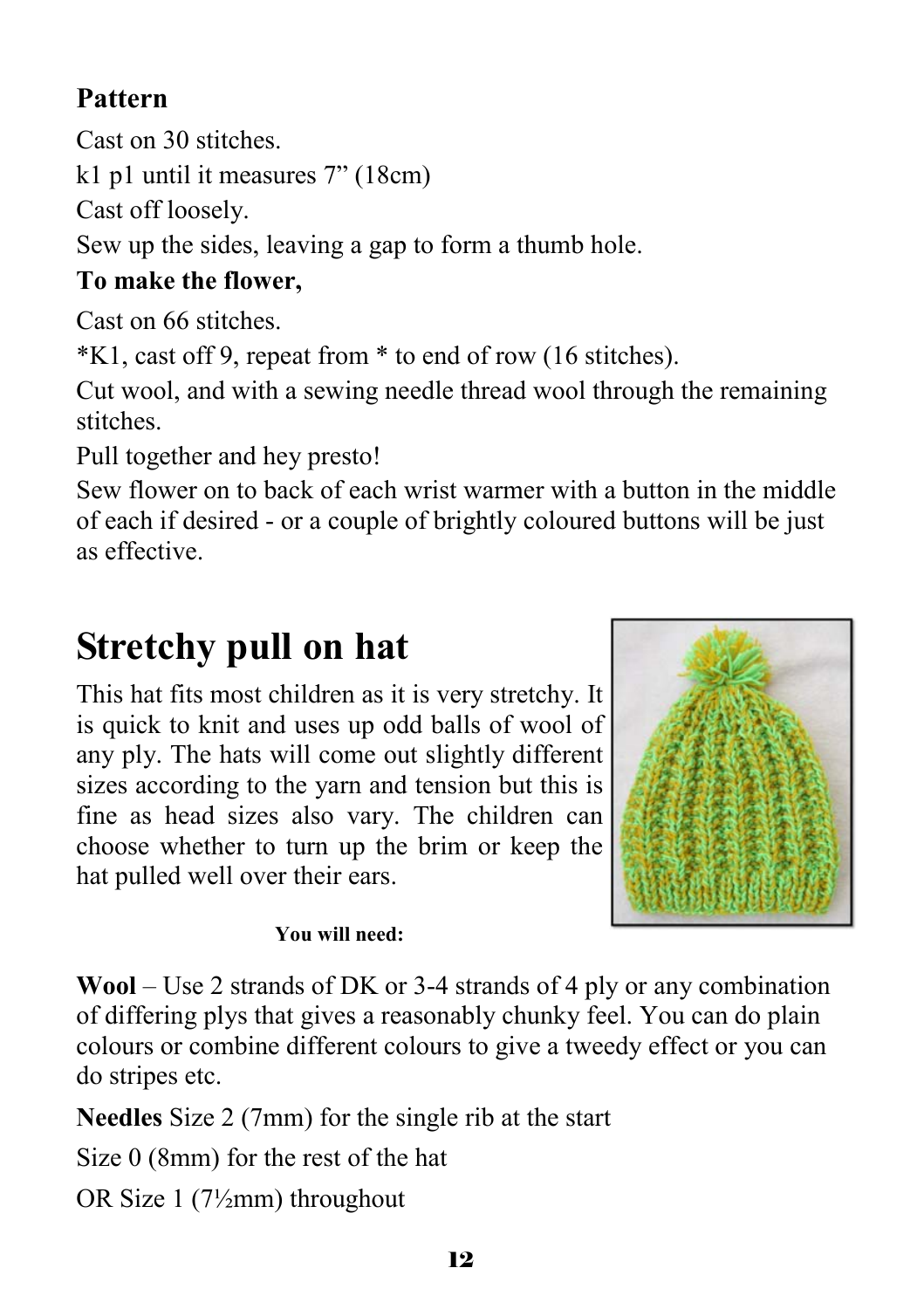Cast on 57 sts fairly loosely with the smaller needles, leaving a length of wool at the start of the row that you can use later to sew up the finished hat.

#### **Pattern**

**1st row** \*k1, p1,rep from \*to last st, k1

**2nd row** p1,\*k1, p1, rep from \* to end

Rep these 2 rows twice more (or more times if you want more depth of single rib)

**Change** to bigger needles and proceed as follows:-

1st row  $k2$  p1,  $k3$ , p1 rep from  $*$  to last 2 sts,  $k2$ 

**2nd row** p1, \*k3, p1, rep from \* to end

These 2 rows form a pattern. Rep them until you have done 18 rows in pattern altogether (9 repeats of the 2 rows) You should have a pattern that looks the same on both sides.

Now shape the top of the hat as follows:-

**1st row** k2, p1, \*k3tog, p1, k3, p1, rep from \* to last 6 sts, k3tog, p1,  $k2$  43 sts

**2nd row** \*p1, k2 rep from \* to last st p1

**3rd row** k2 \*p1,k5, rep from \* to last 5 sts p1, k1, p1,k2

**4th row** as 2nd row

**5th row** k2tog, \*p1, k1, p1, k3tog, rep from \* to last 5 sts p1, k1, p1, k2tog 29sts

**6th row** p1, \*k1,p1, rep from \* to end

**7th row** \*k1,p1, rep from \* TO LAST ST K1

**8th row** As 6th row

**9th row** k1, \*k2tog, rep from \* to end 15 sts

Break off the yarn about 6-9 inches from the knitting and thread it through the 15sts. Pull up tightly.

Sew up the hat from the ribbing to the top and fasten off the ends securely. Add a pom-pom if you feel like it.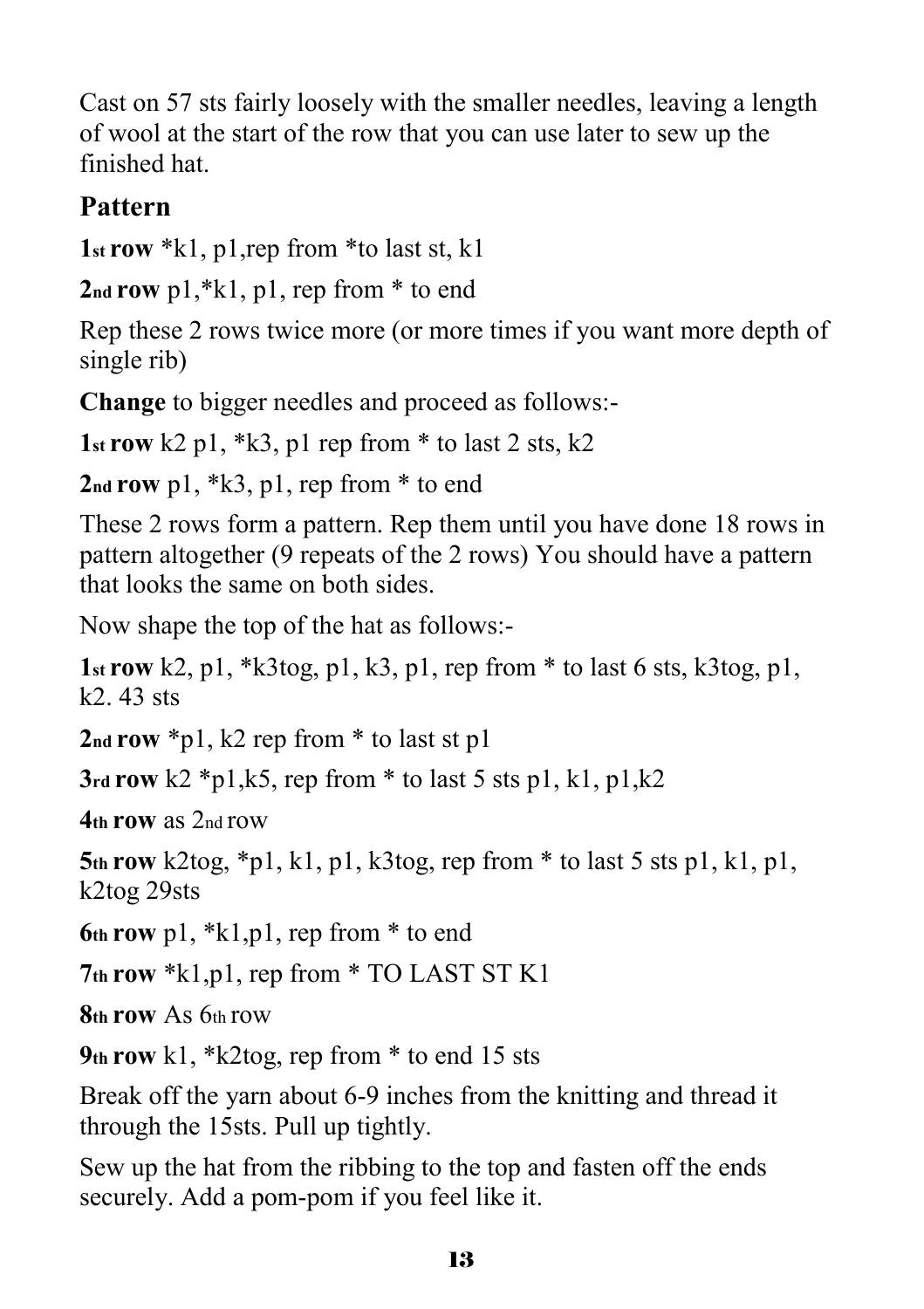



| Tue      | 2      | $10.30$ am-noon    | Coffee and Chat                                                                      |
|----------|--------|--------------------|--------------------------------------------------------------------------------------|
|          |        | 8.00 pm            | <b>Pastoral Committee</b>                                                            |
|          |        | 8.00 pm            | Time for Prayer                                                                      |
| Thurs 4  |        | $8.00 \text{ pm}$  | Church Council                                                                       |
| Fri      | 5      | $12.30 \text{ pm}$ | Luncheon Club                                                                        |
| Sun      | $\tau$ | 10.30 am           | All Age Worship led by David Eagle                                                   |
|          |        | $6.30 \text{ pm}$  | Communion Service led by Rev Paul Timmis                                             |
| Tue      | 9      |                    | 10.30am-noon Coffee and Chat                                                         |
|          |        | $8.00 \text{ pm}$  | Time for Prayer                                                                      |
| Sun $14$ |        | $10.30$ am         | Holy Communion Service led by Rev Paul Timmis                                        |
| Tue $16$ |        | 10.30am-noon       | Coffee and Chat                                                                      |
|          |        | $8.00 \text{ pm}$  | Time for Prayer                                                                      |
|          |        | 7.30 pm            | Men's Supper Club - Rev Paul Timmis                                                  |
| Fri      | 19     | 12.30 pm           | Luncheon Club                                                                        |
| Sat      | 20     | $10.00$ am         | Big Brunch                                                                           |
| Sun 21   |        | 10.30am            | Morning Service led by Mike Mortley<br>& Brenda Cannon with Platform $10\frac{3}{4}$ |
| Tue $23$ |        | $10.30$ am-noon    | Coffee and Chat                                                                      |
|          |        | $8.00 \text{ pm}$  | Time for Prayer                                                                      |
| Sun $28$ |        | $10.30$ am         | Morning Service led by Rev Stuart Thomas                                             |
| Tue      | 30     | $10.30$ am-noon    | Coffee and Chat                                                                      |
|          |        | $8.00 \text{ pm}$  | Time for Prayer                                                                      |

*Please refer to the Website (www.martinway.org.uk) or Weekly Notice Sheet for any additional information*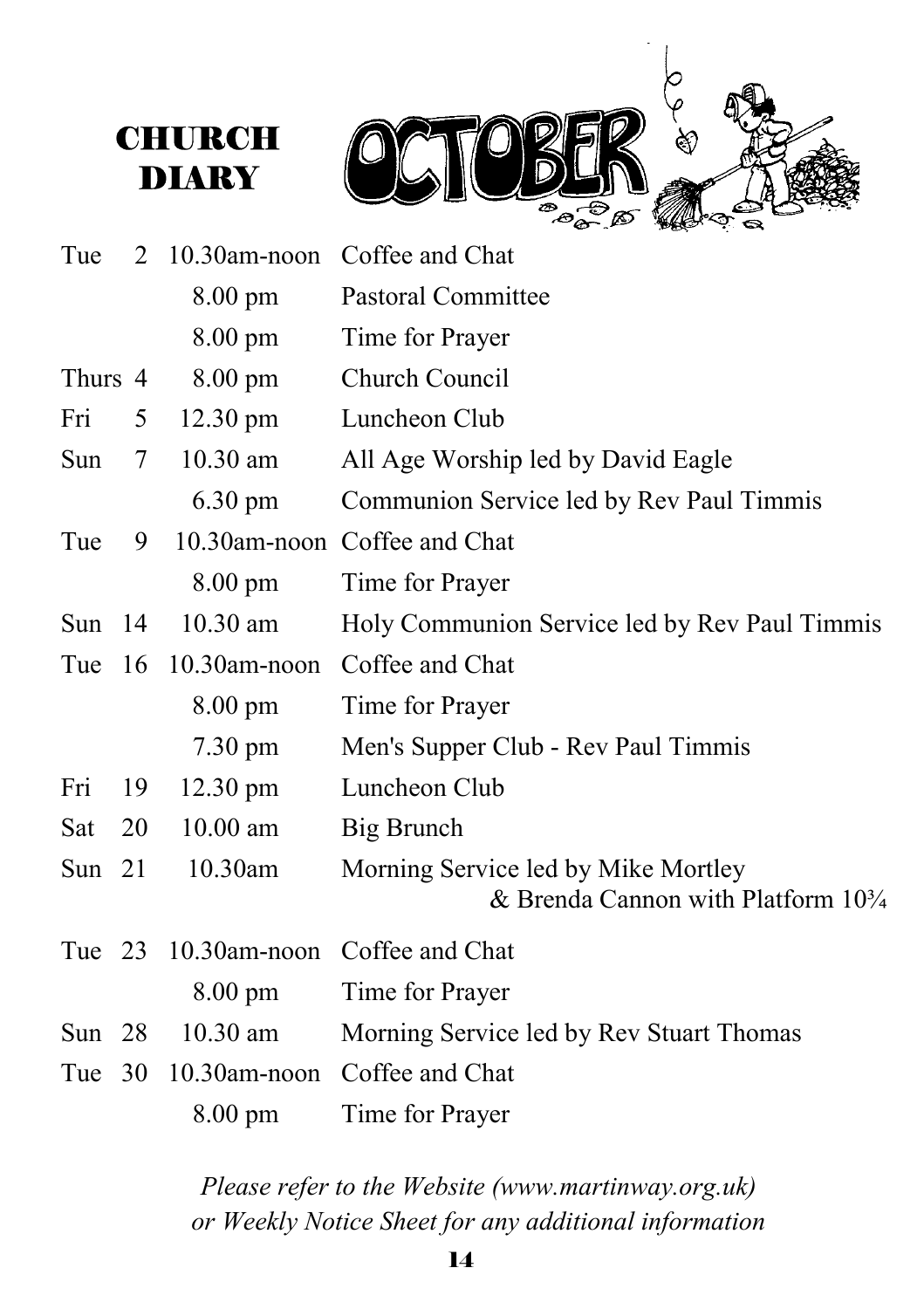

We wish all of those why celebrate a birthday this month a very

*Happy Birthday* 

and especially to:

# **Jennifer Smith on 13th October Tyler Butland-Brooks on 26th October**

 $< 0 >$  ——

#### **Church Ladies With typewriters . . .**

They're Back! Those wonderful Church Bulletins! Many thanks to those unknown church ladies with typewriters. These sentences (with all the BLOOPERS) actually appeared in church bulletins or were announced in church services (more will follow in other issues!):

A bean supper will be held on Tuesday evening in the church hall. Music will follow..

*Eight new choir robes are currently needed due to the addition of several new members and to the deterioration of some older ones.*

Scouts are saving aluminum cans, bottles and other items to be recycled. Proceeds will be used to cripple children.

*Please place your donation in the envelope along with the deceased person you want remembered..*

The church will host an evening of fine dining, super entertainment and gracious hostility.

*Potluck supper Sunday at 5:00 PM - prayer and medication to follow.* 

The ladies of the Church have cast off clothing of every kind. They may be seen in the basement on Friday afternoon.